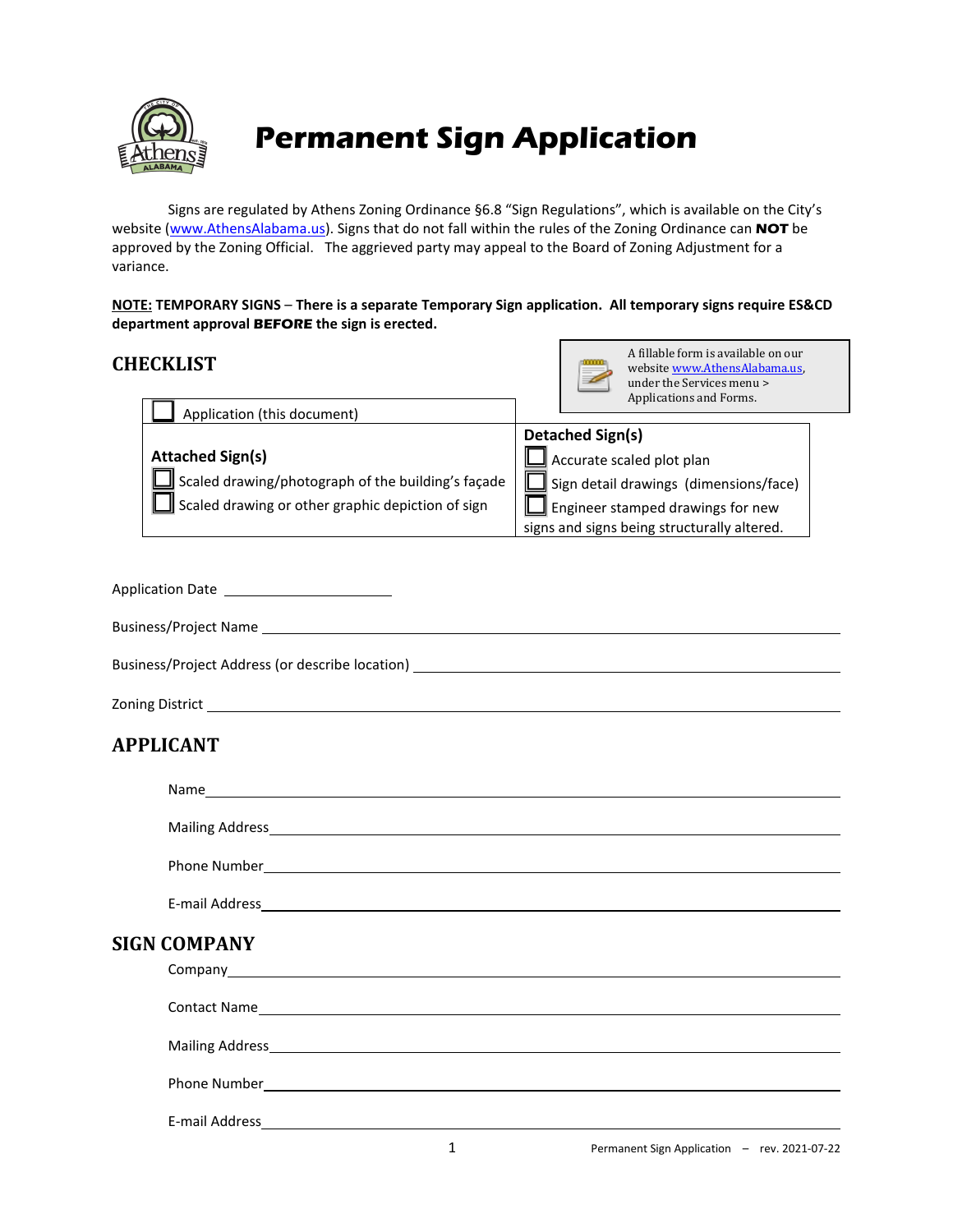Contract Price \$

Note: Permit fee is the contract price X 0.006 + \$25 issuance fee, or \$75 (whichever amount is greater) due at the time of pulling the permit from the Building Inspection Dept. Contract amounts under \$8,335 will have a total permit fee of \$75.

# **TYPE(S) OF SIGNS**

Specify number of each type of signs. Omit, if it does not apply to application.

Attached Accessory Detached Accessory Business center sign Direction signs: \_\_\_\_\_\_\_\_\_ on-premises \_\_\_\_\_\_\_\_\_\_ off-premises

| Other sign types (please specify) _ |  |
|-------------------------------------|--|
|                                     |  |

**Total number of signs** 

#### **NARRATIVE**

Provide a narrative for the work to be performed, if narrative was not provided on the drawings.

\_\_\_\_\_\_\_\_\_\_\_\_\_\_\_\_\_\_\_\_\_\_\_\_\_\_\_\_\_\_\_\_\_\_\_\_\_\_\_\_\_\_\_\_\_\_\_\_\_\_\_\_\_\_\_\_\_\_\_\_\_\_\_\_\_\_\_\_\_\_\_\_\_\_\_\_\_\_\_\_\_\_\_\_\_

\_\_\_\_\_\_\_\_\_\_\_\_\_\_\_\_\_\_\_\_\_\_\_\_\_\_\_\_\_\_\_\_\_\_\_\_\_\_\_\_\_\_\_\_\_\_\_\_\_\_\_\_\_\_\_\_\_\_\_\_\_\_\_\_\_\_\_\_\_\_\_\_\_\_\_\_\_\_\_\_\_\_\_\_\_

\_\_\_\_\_\_\_\_\_\_\_\_\_\_\_\_\_\_\_\_\_\_\_\_\_\_\_\_\_\_\_\_\_\_\_\_\_\_\_\_\_\_\_\_\_\_\_\_\_\_\_\_\_\_\_\_\_\_\_\_\_\_\_\_\_\_\_\_\_\_\_\_\_\_\_\_\_\_\_\_\_\_\_\_\_

|  | <b>APPROVAL PROCESSES</b> |
|--|---------------------------|
|--|---------------------------|

Location and **size of new detached signs are to be reviewed by the Athens** Electric Department. Chief Building Inspector reviews detached signs and projecting signs.

Additional approval processes listed under "portion for Zoning Official to fill out" section, which are project dependent.

#### **SUBMIT APPLICATION TO:**

Email application to [signs@athensal.us](mailto:signs@athensal.us) **City Hall**, 200 Hobbs Street West, Athens, AL 35611 Questions → Zoning Official, 256-233-2224

# **AFTER APPROVAL**

- Any contractor erecting or installing signs must have current year Business License from Athens City Clerk's Office (256-233-8720) located at City Hall.
- After the sign has received approval, the applicant must obtain a permit from the Building Inspection Department (256-233-8715, located at City Hall) **BEFORE** erecting the sign.

# **PORTION FOR ZONING OFFICAL TO FILL OUT SIGN PROJECT REQUIRES APPROVALS FROM A BOARD**

Certificate of Appropriateness from Historic Preservation Commission (Code of Athens §66-92)

Requires Planning Commission approval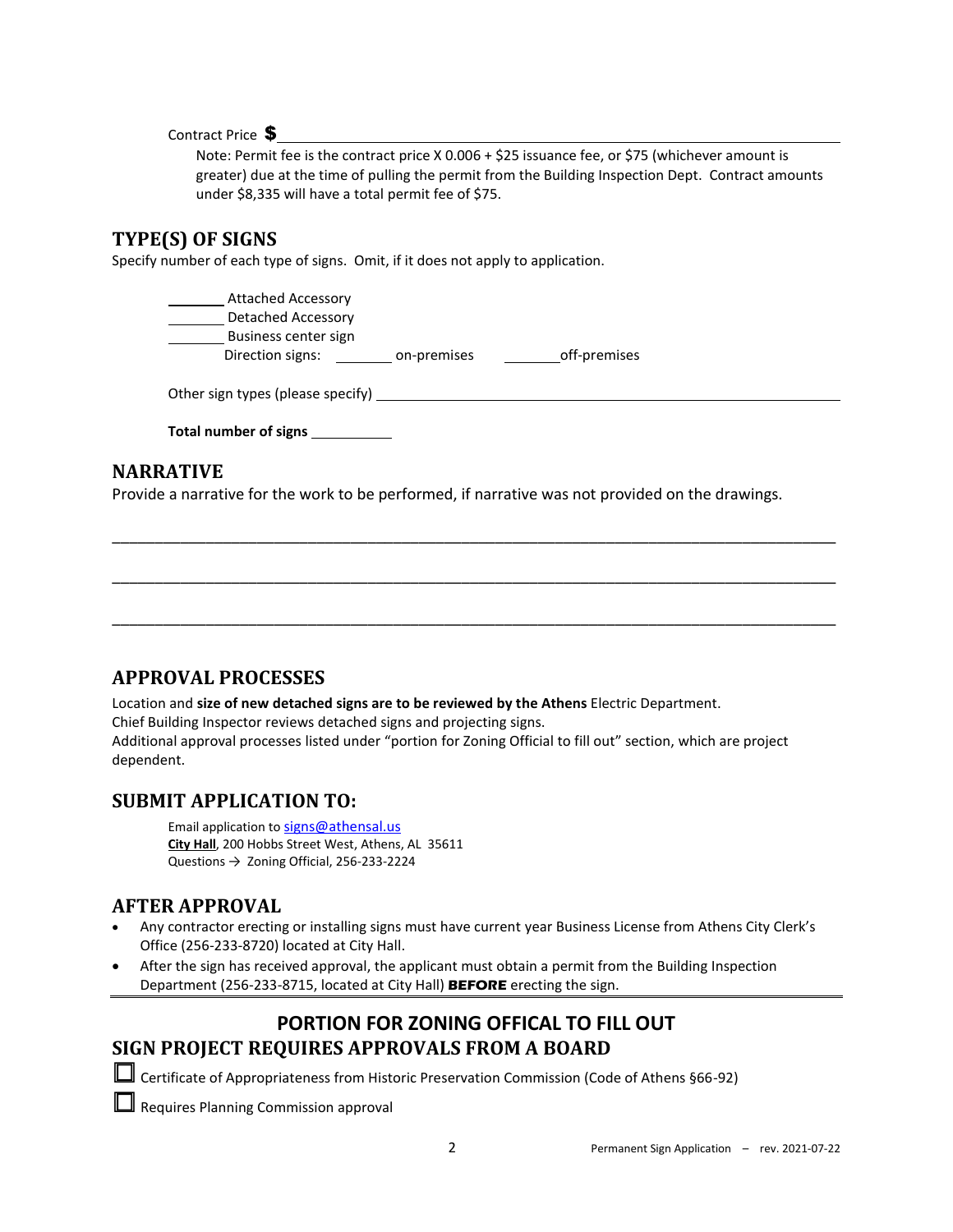| $\Box$ Requires variance(s) from the Board of Zoning Adjustment                                                                                                                                                                  |       |
|----------------------------------------------------------------------------------------------------------------------------------------------------------------------------------------------------------------------------------|-------|
| Downtown Design Review Committee (all projecting signs within the Downtown District) (Zoning Ord. 6.8.13.J)                                                                                                                      |       |
| All signs <b>APPROVED</b> Some signs approved/some not                                                                                                                                                                           |       |
| Zoning Official's Signature: $X_{\perp}$ and the set of the set of the set of the set of the set of the set of the set of the set of the set of the set of the set of the set of the set of the set of the set of the set of the | Date: |
| Notes and the contract of the contract of the contract of the contract of the contract of the contract of the contract of the contract of the contract of the contract of the contract of the contract of the contract of the    |       |
|                                                                                                                                                                                                                                  |       |
|                                                                                                                                                                                                                                  |       |